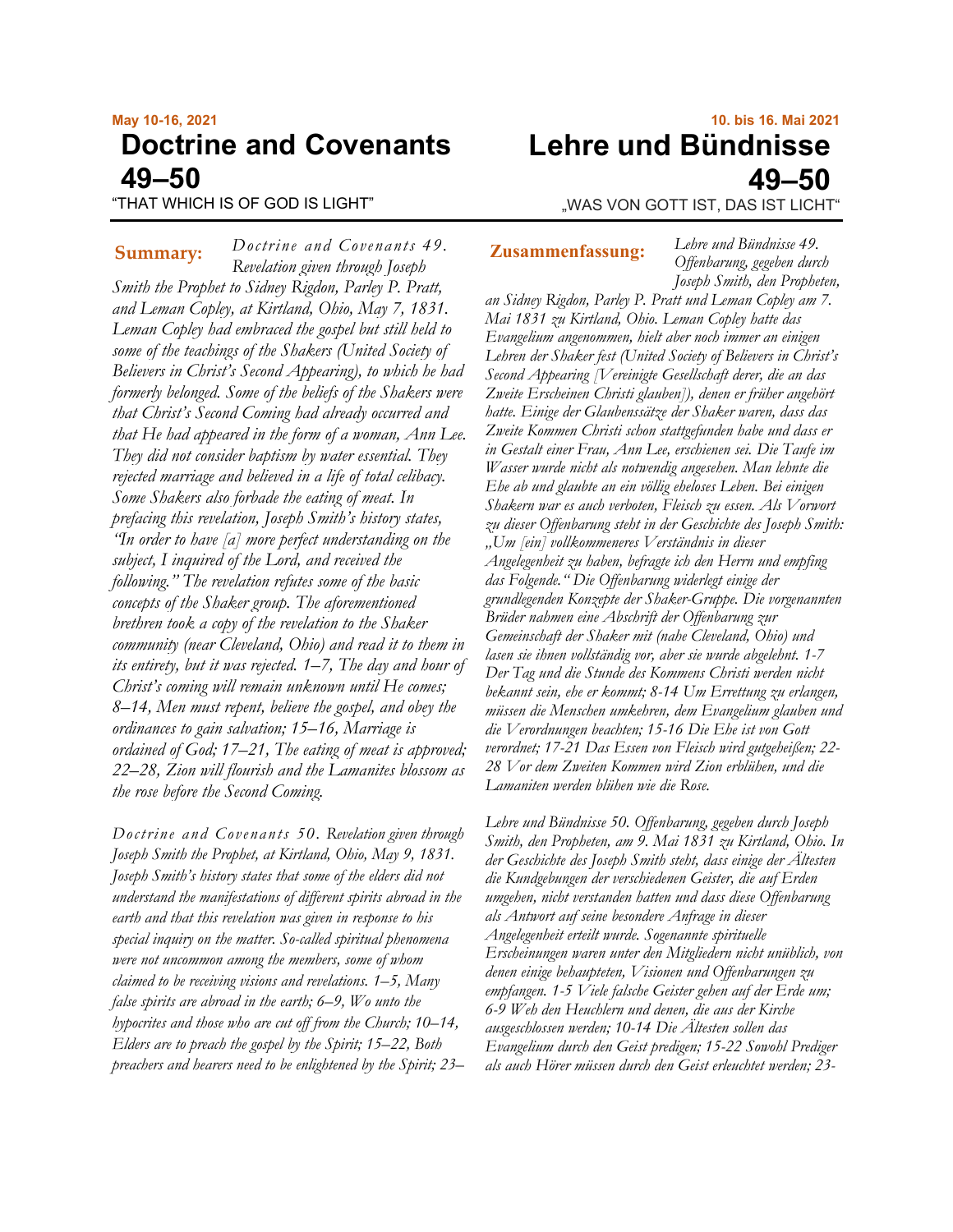*25, That which doth not edify is not of God; 26–28, The faithful are possessors of all things; 29–36, The prayers of the purified are answered; 37–46, Christ is the Good Shepherd and the Stone of Israel.*

# **Supplemental Supplemental Jewish and Jewish and Holy Land Holy Land Insights Insights**

**What is the consistant guideline on celibacy since bible times?** Repeating some

material from a previous lesson; "Detailed legislation concerning sexual behavior can be found in the Bible as well as in the Talmud and subsequent rabbinic literature. Celibacy (complete abstinence from all sexual activity) is discouraged as an unnatural state and detrimental to the human personality. The primary restriction of sexual activity in Jewish law is that it should take place within marriage, as an expression of love between husband and wife as well as out of a desire to fulfill God's commandments. An element of holiness is added by the laws of *niddah* (separation during the period of menstruation) which ensure that the couple does not indulge in sex on impulse but rather directs the act to holiness. "In general, moderation and selfcontrol in sexual activity are encouraged. Chastity, the goal to be aimed for, does not mean the avoidance of all sex but of illegal sex. This includes adultery, incest, sodomy, rape and seduction. Adultery is defined as sexual relations between a married woman and any man other than her husband. "Judaism encourages modesty as one of the means to chastity. Thus the Jewish woman is enjoined to dress and act modestly at all times. Furthermore, a man is forbidden to be alone with a woman with whom he is not permitted to have sexual relations from considerations of both chastity and modesty." **(Encyclopedia Judaica Jr.)**

*25 Das, was nicht erbaut, ist nicht von Gott; 26-28 Die Glaubenstreuen besitzen alles; 29-36 Die Gebete derer, die rein gemacht sind, werden erhört; 37-46 Christus ist der gute Hirte und der Stein Israels.*

# **Ergänzende Jüdische und Heilige Land Einsichte**

#### **Was ist die konsequente Richtlinie zum Zölibat seit Bibelzeiten?** Wiederholen von Material

aus einer früheren Lektion;

"Detaillierte Gesetze zum Sexualverhalten finden sich sowohl in der Bibel als auch im Talmud und in der nachfolgenden rabbinischen Literatur. Zölibat (völlige Abstinenz von allen sexuellen Aktivitäten) wird als unnatürlicher Zustand und schädlich für die menschliche Persönlichkeit entmutigt. Die primäre Einschränkung der sexuellen Aktivität im jüdischen Recht besteht darin, dass sie innerhalb der Ehe stattfinden sollte, als Ausdruck der Liebe zwischen Ehemann und Ehefrau sowie aus dem Wunsch heraus, Gottes Gebote zu erfüllen. Ein Element der Heiligkeit wird durch die Gesetze der *Niddah* (Trennung während der Menstruation) hinzugefügt, die sicherstellen, dass das Paar sich nicht spontan dem Sex hingibt, sondern die Handlung auf die Heiligkeit lenkt." "Im Allgemeinen werden Mäßigung und Selbstkontrolle bei sexuellen Aktivitäten gefördert. Keuschheit, das Ziel, das angestrebt werden soll, bedeutet nicht die Vermeidung jeglichen Geschlechts, sondern des illegalen Geschlechts. Dies beinhaltet Ehebruch, Inzest, Sodomie, Vergewaltigung und Verführung. Ehebruch ist definiert als sexuelle Beziehung zwischen einer verheirateten Frau und einem anderen Mann als ihrem Ehemann." "Das Judentum fördert Bescheidenheit als eines der Mittel zur Keuschheit. So ist die Jüdin verpflichtet, sich jederzeit bescheiden zu kleiden und zu handeln. Außerdem ist es einem Mann verboten, mit einer Frau allein zu sein, mit der er aus Keuschheits- und Bescheidenheitsgründen keine sexuellen Beziehungen haben darf." **(Enzyklopädie Judaica Jr.)**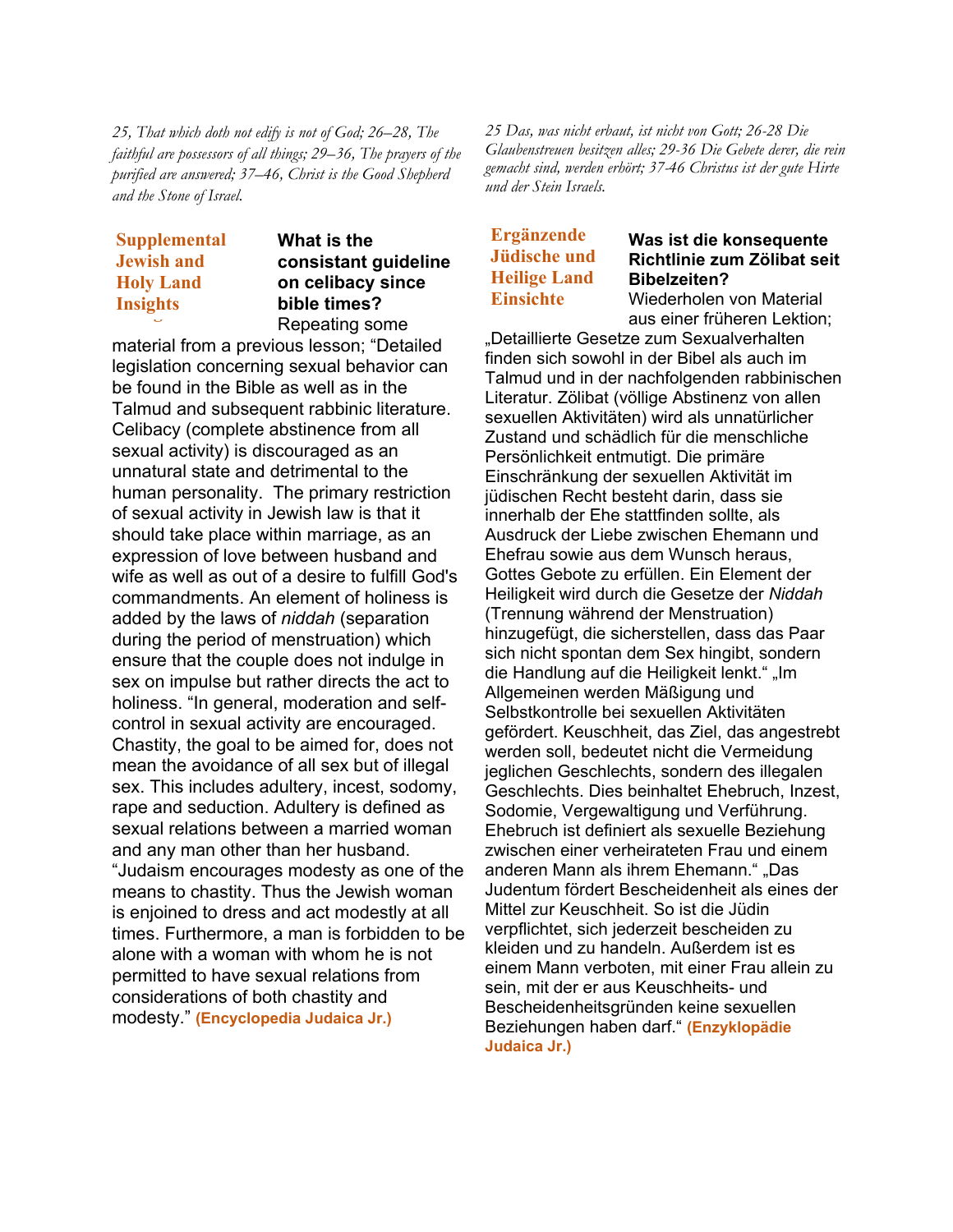### **How have God's children been instructed about marriage since creation?**

"In Jewish teaching, marriage is considered the ideal human state and a basic social institution established by God at the time of Creation. Both the Bible and the rabbis reject celibacy as unnatural and harmful to the human personality, and insist upon the need for marriage, not only for purposes of procreation, but also for companionship and human self-fulfillment: 'It is not good that man be alone; I will make a help meet for him' **(Genesis 2:15)** and 'He who has no wife is not a proper man; he lives without joy, blessing and goodness.' The successful marriage in the eyes of the prophets and the rabbis was the most perfect symbol of a meaningful and purposeful relationship and was taken by them as the closest approximation to the idealized relationship between God and Israel, and between Israel and the Torah. The laws of marriage and the customs and practices of the marriage ceremony which developed over the generations are numerous and varied, but all take as their goal the glorification of marriage as a sanctified state and the desire to facilitate to the greatest possible extent the maintenance of a successful and harmonious marriage." "The biblical idea of marriage was essentially monogamous, although polygamy was common among the upper classes of society. Among the rabbis, polygamy was almost unknown, but it was not until the 11th century that multiple marriages were legally prohibited. Then an enactment associated with the name of Rabbenu Gershom ben Judah was promulgated which established monogamy as the legal norm for all the Jews living in Europe." **(Encyclopedia Judaica Jr.)**

#### **How do Jews view eating meat?**

In this modern age, there are some Jews who will not eat meat because there are no sacrifices, and the meat cannot be prepared

#### **Wie wurden Gottes Kinder seit ihrer Schöpfung über die Ehe unterrichtet?**

"In der jüdischen Lehre wird die Ehe als idealer menschlicher Zustand und als grundlegende soziale Institution angesehen, die Gott zur Zeit der Schöpfung errichtet hat. Sowohl die Bibel als auch die Rabbiner lehnen das Zölibat als unnatürlich und schädlich für die menschliche Persönlichkeit ab und bestehen auf der Notwendigkeit einer Ehe, nicht nur zum Zwecke der Zeugung, sondern auch zur Kameradschaft und menschlichen Selbstverwirklichung: "Es ist nicht gut, dass der Mensch ist allein; Ich werde ihm helfen, sich zu treffen "(Genesis 2:15) und, Wer keine Frau hat, ist kein richtiger Mann; Er lebt ohne Freude, Segen und Güte. "Die erfolgreiche Ehe in den Augen der Propheten und Rabbiner war das vollkommenste Symbol für eine sinnvolle und zielgerichtete Beziehung und wurde von ihnen als die engste Annäherung an die idealisierte Beziehung zwischen Gott und Israel angesehen und zwischen Israel und der Tora. Die Gesetze der Ehe und die Bräuche und Praktiken der Trauung, die sich über die Generationen hinweg entwickelt haben, sind zahlreich und vielfältig, aber alle verfolgen die Verherrlichung der Ehe als geheiligten Staat und den Wunsch, die Aufrechterhaltung der Ehe so weit wie möglich zu erleichtern eine erfolgreiche und harmonische Ehe." "Die biblische Idee der Ehe war im Wesentlichen monogam, obwohl Polygamie in den oberen Gesellschaftsschichten weit verbreitet war. Unter den Rabbinern war die Polygamie fast unbekannt, aber erst im 11 Jahrhundert waren Mehrfachehen gesetzlich verboten. Dann wurde ein Erlass mit dem Namen Rabbenu Gershom ben Judah verkündet, der die Monogamie als Rechtsnorm für alle in Europa lebenden Juden festlegte." **(Enzyklopädie Judaica Jr.)**

**Wie sehen Juden das Essen von Fleisch?** In der heutigen Zeit gibt es einige Juden, die kein Fleisch essen, weil es keine Opfer gibt und das Fleisch nicht richtig zubereitet werden kann. Andere essen nur koscheres Fleisch,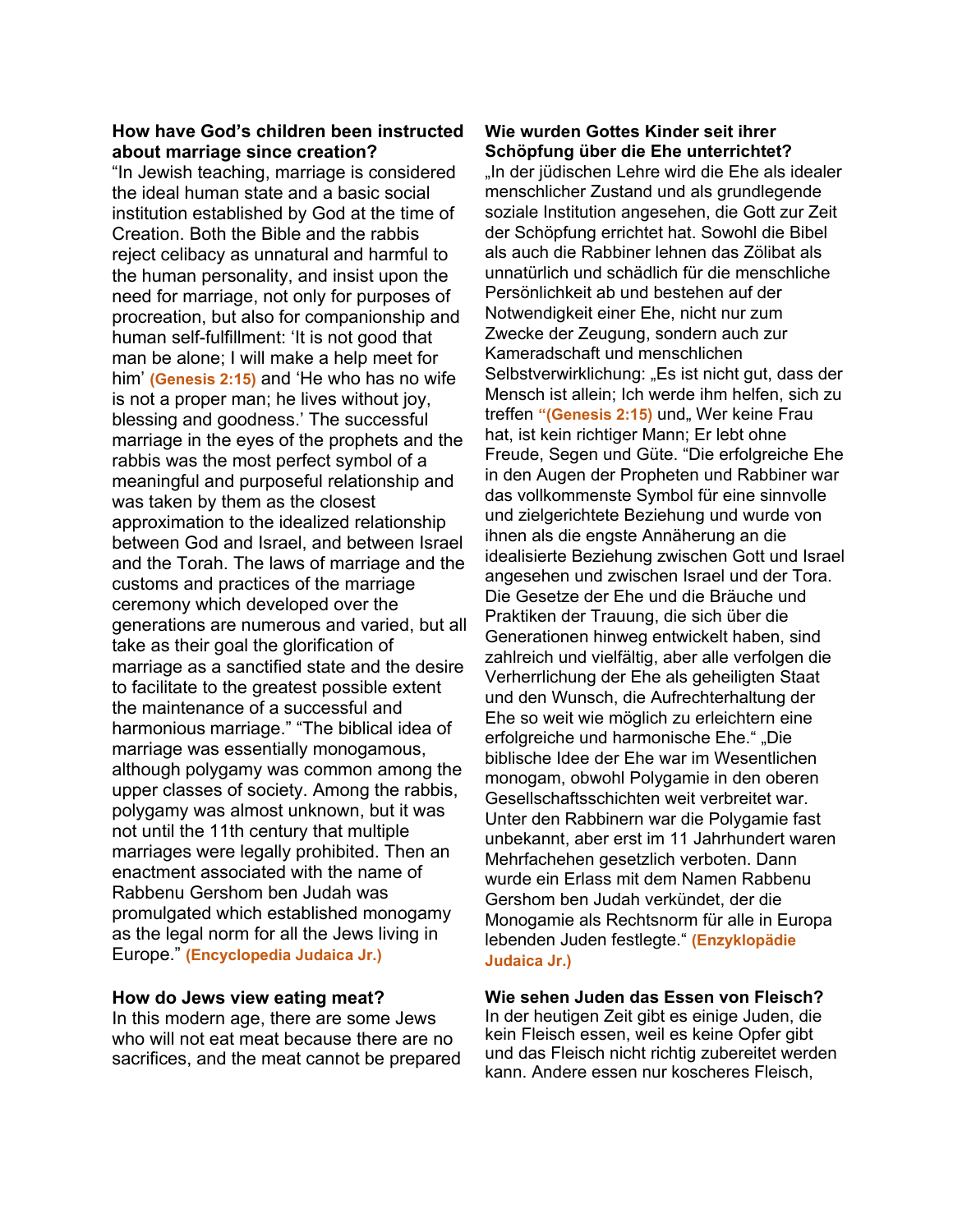in the correct way. Others will only eat meat that is kosher, that is, slaughtered in the way sacrifices were done and only eating the parts of the animal as prescribed in the Law of Moses. It may be very enlightening to know the modern explanation of *Kashrut* (Old Testament health law) so, it is included for your reference. We'll review this again, when we discuss the Doctrine and Covenants section on the Word of Wisdom. "The dietary laws affect a Jew every day of his life and aim to insure that the holiness of the Jewish nation will be preserved through the consumption of food which is fit and proper.

**Fruits and Vegetables:** From the point of view of the dietary laws, all fruits and vegetables are permitted. However, there are certain limitations on the drinking of wine, and in *Erez* (land of Israel) Israel there are restrictions applying to agricultural produce, such as the laws of tithes and Sabbatical years. However, the main concern of the dietary laws is which animals, birds and fish are fit to be eaten and how they must be prepared for consumption. **Animals:** The Bible classifies those animals permitted to be eaten as *tahor* ('pure') and those prohibited as *tamei* ('unclean'). Animals which are permissible must have two characteristics: they must chew the cud and have cloven hooves. Among these are cattle, sheep, goats and deer. Animals which have only one of the required characteristics are prohibited; for example, the camel and rabbit which chew their cud but do not have cloven hooves, and the pig which has cloven hooves but does not chew the cud.

Altogether the Bible enumerates 42 unclean animals which are forbidden.

**Birds:** On the basis of the unclean birds mentioned in the Bible, the rabbis of the *Talmud* compiled a list of 24 birds which are forbidden, among them birds of prey such as the vulture, raven, eagle and hawk. Although the Bible does say which birds are not clean, it does not list the clean birds. The *Mishnah*,

das heißt geschlachtet, wie Opfer gebracht wurden, und essen nur die Teile des Tieres, wie es im Gesetz des Mose vorgeschrieben ist. Es mag sehr aufschlussreich sein, die moderne Erklärung von *Kashrut* (alttestamentliches Gesundheitsgesetz) zu kennen. Wir werden dies noch einmal überprüfen, wenn wir den Abschnitt Lehre und Bündnisse über das Wort der Weisheit diskutieren. "Die Ernährungsgesetze betreffen jeden Tag seines Lebens einen Juden und zielen darauf ab, sicherzustellen, dass die Heiligkeit der jüdischen Nation durch den Verzehr von geeigneten und angemessenen Nahrungsmitteln erhalten bleibt. **Obst und Gemüse:** Aus Sicht der Ernährungsgesetze sind alle Obst- und Gemüsesorten erlaubt. Es gibt jedoch bestimmte Einschränkungen beim Trinken von Wein, und in *Erez* (Land Israel) Israel gelten Einschränkungen für landwirtschaftliche Erzeugnisse, wie z. B. die Gesetze des Zehnten und der Sabbatjahre. Das Hauptanliegen der Ernährungsgesetze ist jedoch, welche Tiere, Vögel und Fische zum Verzehr geeignet sind und wie sie für den Verzehr vorbereitet werden müssen. **Tiere:** Die Bibel klassifiziert die Tiere, die als *Tahor* ("rein") gegessen werden dürfen, und die Tiere, die als *Tamei* ("unrein") verboten sind. Tiere, die zulässig sind, müssen zwei Merkmale aufweisen: Sie müssen den Keim kauen und gespaltene Hufe haben. Unter diesen sind Rinder, Schafe, Ziegen und Hirsche. Tiere, die nur eines der erforderlichen Merkmale aufweisen, sind verboten. Zum Beispiel das Kamel und das Kaninchen, die ihre Keule kauen, aber keine gespaltenen Hufe haben, und das Schwein, das gespaltene Hufe hat, aber die Keule nicht kaut. Insgesamt zählt die Bibel 42 unreine Tiere auf, die verboten sind.

**Vögel:** Auf der Grundlage der in der Bibel erwähnten unreinen Vögel haben die Rabbiner des Talmud eine Liste von 24 verbotenen Vögeln zusammengestellt, darunter Greifvögel wie Geier, Rabe, Adler und Falke. Obwohl die Bibel sagt, welche Vögel nicht sauber sind, listet sie die sauberen Vögel nicht auf. Die *Mischna* gibt jedoch ihre Eigenschaften an: Sie müssen eine Ernte, einen leicht abziehbaren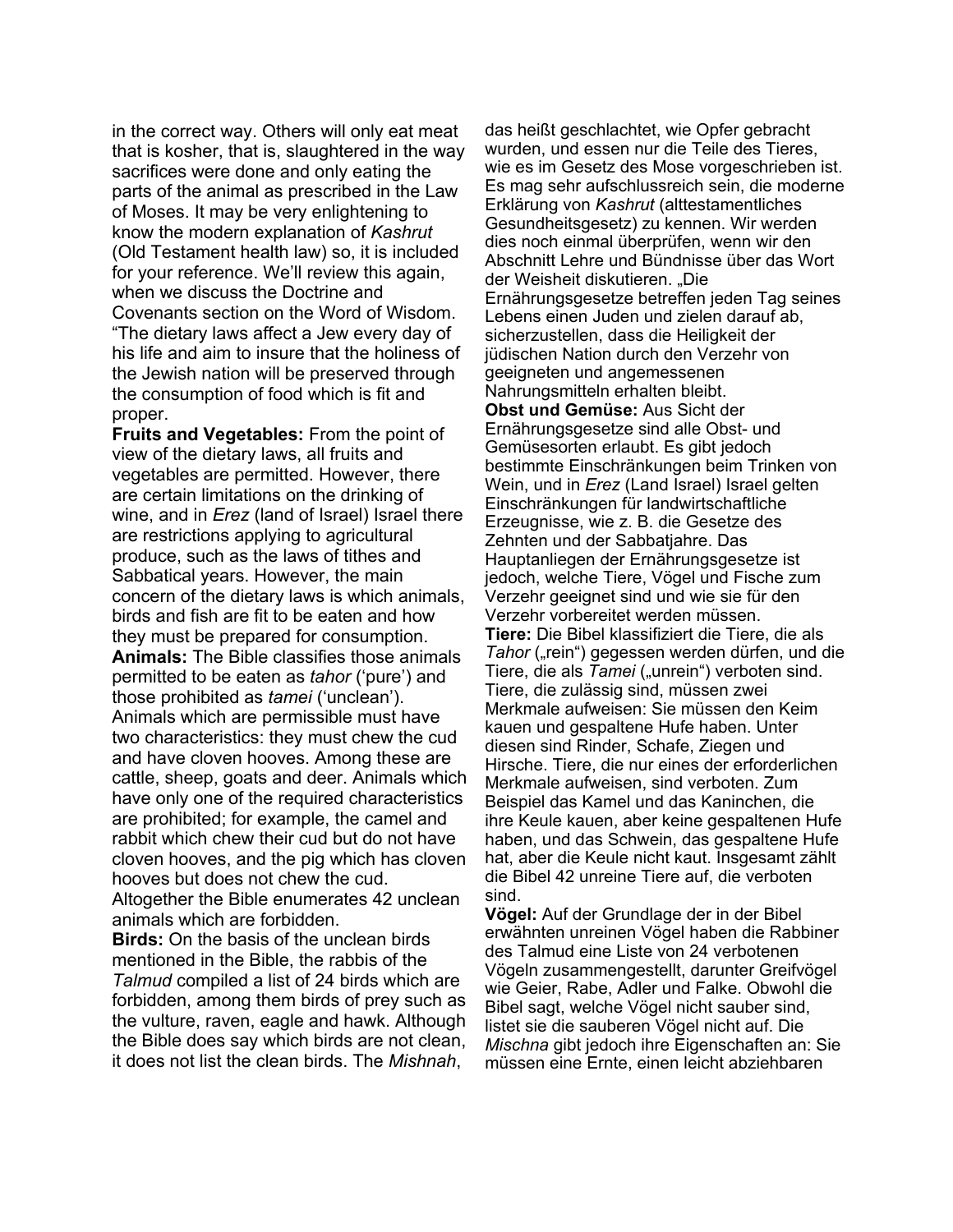however, states their characteristics: they must have a crop, a gizzard which can be easily peeled off and an extra claw. Among these clean birds are domestic fowl, pigeon and dove. Eggs from unclean birds are regarded as unclean and even the eggs of permitted birds are forbidden if they have been fertilized (usually indicated by the presence of a blood spot).

**Fish:** A fish is considered 'clean' if it has fins and scales, which usually indicate a fish found in freshwater areas. Those without fins and scales usually live in the muddy, swampy areas and are considered unclean. In the category of unclean fish which are forbidden are shellfish such as lobster, clams, shrimp andoysters.

**Insects:** Nearly all insects are considered unclean and may not be eaten. Some species of locusts are permitted as the Talmud gives a detailed description of them. Nowadays, however not enough is known about them and they are all forbidden. It is therefore important to carefully clean and examine vegetables where insects are apt to hide (such as cabbage, cauliflower and romaine lettuce) in order to be sure that the insects will not be eaten with the vegetable. Although the bee is a forbidden insect, its honey is permitted to be eaten.

**Slaughtering:** Dietary laws are more than mere enumerations of which animals, birds and fish may be eaten. Vital to the observance of *kashrut* (biblical health laws) are the laws regarding *shehitah* or ritual slaughter. The many complex and minute regulations about how an animal or bird may be slaughtered make it necessary that a carefully trained and licensed *shohet* perform the slaughter. It is his duty to carry out a careful examination of the animal after it has been slaughtered to make certain that there is no defect in any of its organs. Any defect that would have led to the animal's death within a year makes the animal considered a *terefah*. It is absolutely prohibited for consumption. An animal which

Muskelmagen und eine zusätzliche Klaue haben. Unter diesen sauberen Vögeln sind Hausgeflügel, Taube und Taube. Eier von unreinen Vögeln gelten als unrein, und selbst Eier von zugelassenen Vögeln sind verboten, wenn sie befruchtet wurden (normalerweise angezeigt durch das Vorhandensein eines Blutflecks).

**Fisch:** Ein Fisch gilt als "sauber", wenn er Flossen und Schuppen hat, die normalerweise auf einen Fisch in Süßwassergebieten hinweisen. Diejenigen ohne Flossen und Schuppen leben normalerweise in den schlammigen, sumpfigen Gebieten und gelten als unrein. In der Kategorie der unreinen Fische, die verboten sind, sind Schalentiere wie Hummer, Muscheln, Garnelen und Austern.

**Insekten:** Fast alle Insekten gelten als unrein und dürfen nicht gefressen werden. Einige Arten von Heuschrecken sind erlaubt, da der Talmud eine detaillierte Beschreibung von ihnen gibt. Heutzutage ist jedoch nicht genug über sie bekannt und sie sind alle verboten. Es ist daher wichtig, Gemüse, in dem sich Insekten verstecken können (wie Kohl, Blumenkohl und Römersalat), sorgfältig zu reinigen und zu untersuchen, um sicherzustellen, dass die Insekten nicht mit dem Gemüse gefressen werden. Obwohl die Biene ein verbotenes Insekt ist, darf ihr Honig gegessen werden.

**Schlachten:** Ernährungsgesetze sind mehr als nur Aufzählungen, von denen Tiere, Vögel und Fische gefressen werden dürfen. Entscheidend für die Einhaltung von *Kashrut* (biblische Gesundheitsgesetze) sind die Gesetze in Bezug auf *Shehitah* oder rituelles Schlachten. Die vielen komplexen und winzigen Vorschriften darüber, wie ein Tier oder ein Vogel geschlachtet werden darf, machen es erforderlich, dass ein sorgfältig ausgebildeter und lizenzierter *Shochet* die Schlachtung durchführt. Es ist seine Pflicht, das Tier nach dem Schlachten sorgfältig zu untersuchen, um sicherzustellen, dass an keinem seiner Organe ein Defekt vorliegt. Jeder Defekt, der innerhalb eines Jahres zum Tod des Tieres geführt hätte, macht das Tier zu einer *Terefah*. Der Verzehr ist absolut verboten. Ein Tier, das eines natürlichen Todes gestorben ist oder auf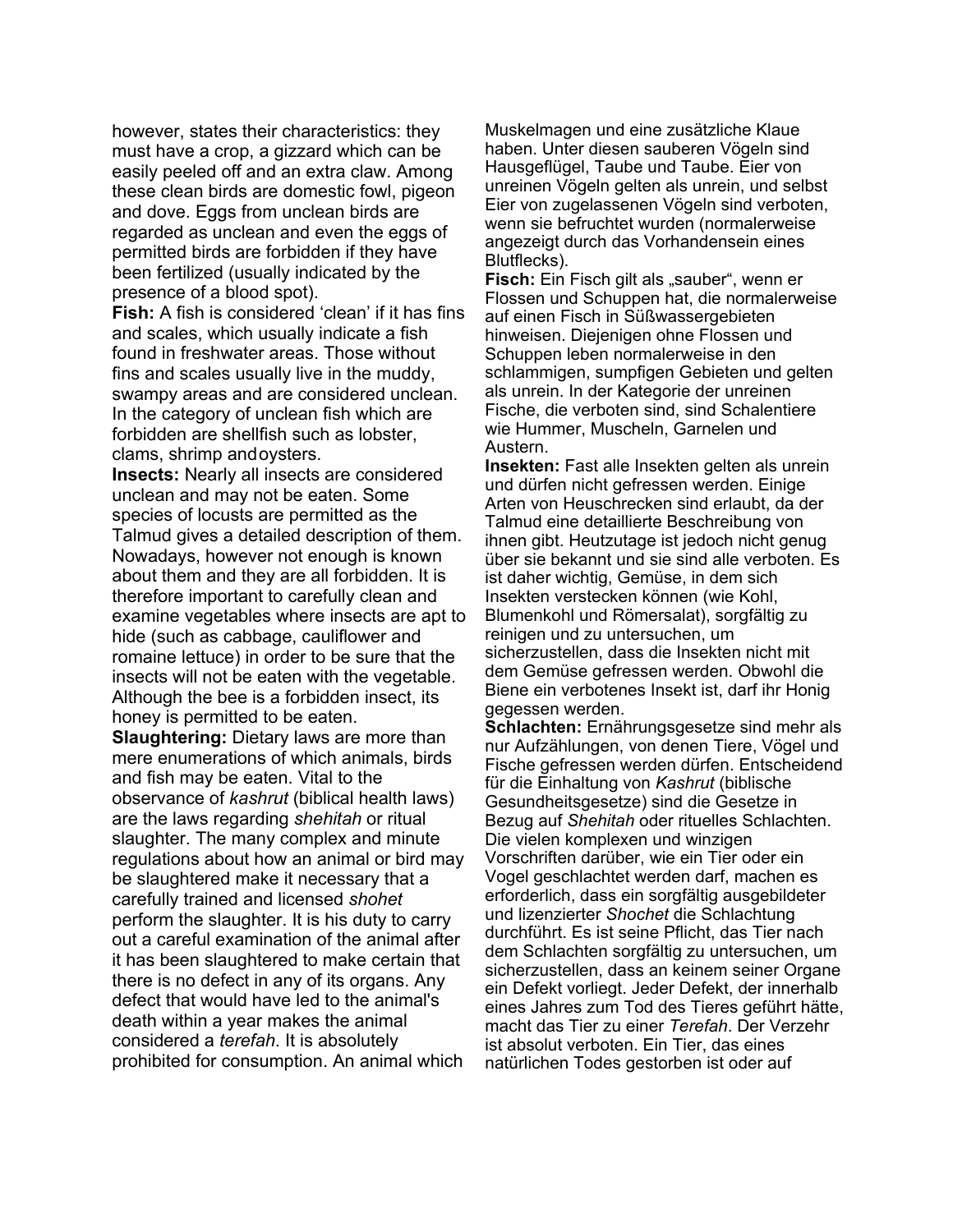has died a natural death or was killed by any other means than shehitah is called a *nevelah* and is forbidden to be eaten. None of the laws of *shehitah* (slaughtering) apply to fish.

**Forbidden Portions:** After an animal has been ritually slaughtered there are certain unclean portions which must be removed before the animal may be prepared for eating. The sciatic nerve and the fatty portions (*helev*) attached to the stomach and intestines of the animal are among these parts which are forbidden to be eaten. **Koshering:** After the *shehitah* (slaughter) and the removal of forbidden parts, the animal or bird must go through the process of '*koshering*.' Based on the prohibition of eating blood, the purpose of koshering meat is to drain the meat and draw out the blood before it is cooked. This is accomplished by either soaking and salting the meat, or by broiling it over an open flame. If the saltingsoaking process is used, the meat is soaked in clean cold water for 30 minutes, and then drained on a special grooved slanted board so that the blood may flow down. The meat is then sprinkled with salt (preferably coarse salt) which must be left on for one hour, and then it is rinsed in cold water two or three times. All the utensils for the procedure must be kept separately and used exclusively for the purpose of koshering. Such a procedure is not considered effective enough to kosher the liver which is full of blood. Therefore, liver may only be *koshered* over an open flame.

**Milk and Meat:** The koshering process completed; the meat is now ready to be cooked. Here too, there are important dietary laws governing the preparation of meat. The *Torah* commands: 'Thou shalt not cook a kid goat in its mother's milk,' a command from which three distinct prohibitions are learned: cooking meat and milk together, eating meat and milk together, and deriving any benefit from their mixture. (Milk includes all dairy products such as

andere Weise als *Shehitah* getötet wurde, wird als *Nevelah* bezeichnet und darf nicht gefressen werden. Keines der Gesetze der *Shehitah* (Schlachtung) gilt für Fische. **Verbotene Teile:** Nachdem ein Tier rituell geschlachtet wurde, müssen bestimmte unreine Teile entfernt werden, bevor das Tier zum Fressen vorbereitet werden kann. Der Ischiasnerv und die Fettanteile (*Helev*), die an Magen und Darm des Tieres anhaften, gehören zu diesen Teilen, deren Verzehr verboten ist. Koscher: Nach dem Shehitah (Schlachten) und dem Entfernen verbotener Teile muss das Tier oder der Vogel den Prozess des "*Koscherns*" durchlaufen. Basierend auf dem Verbot, Blut zu essen, besteht der Zweck des Koscherns von Fleisch darin, das Fleisch abzulassen und herauszuziehen das Blut, bevor es gekocht wird. Dies wird entweder durch Einweichen und Salzen des Fleisches oder durch Grillen über offener Flamme erreicht. Wenn das Salz-Einweich-Verfahren angewendet wird, wird das Fleisch 30 Minuten lang in sauberem kaltem Wasser eingeweicht und dann auf einem speziellen gerillten, schrägen Brett abgelassen, damit das Blut nach unten fließen kann. Das Fleisch wird dann mit Salz (vorzugsweise grobem Salz) bestreut, das eine Stunde lang belassen werden muss, und dann zwei- oder dreimal in kaltem Wasser gespült. Alle Utensilien für das Verfahren müssen separat aufbewahrt und ausschließlich zum Zwecke des Koscherns verwendet werden. Ein solches Verfahren wird nicht als wirksam genug angesehen, um die blutreiche Leber koscher zu machen. Daher darf die Leber nur über offener Flamme *koscher* sein.

#### **Milch und Fleisch:**

Der *koschere* Prozess ist abgeschlossen. Das Fleisch ist jetzt fertig zum Kochen. Auch hier gibt es wichtige Ernährungsgesetze für die Zubereitung von Fleisch. Die Tora befiehlt: "Du sollst kein Ziegenbaby in der Muttermilch kochen," ein Befehl, aus dem drei verschiedene Verbote gelernt werden: Fleisch und Milch zusammen kochen, Fleisch und Milch zusammen essen und Nutzen aus ihrer Mischung ziehen. (Milch enthält alle Milchprodukte wie Butter, Käse und Sahne). Um sicherzustellen, dass diese Verbote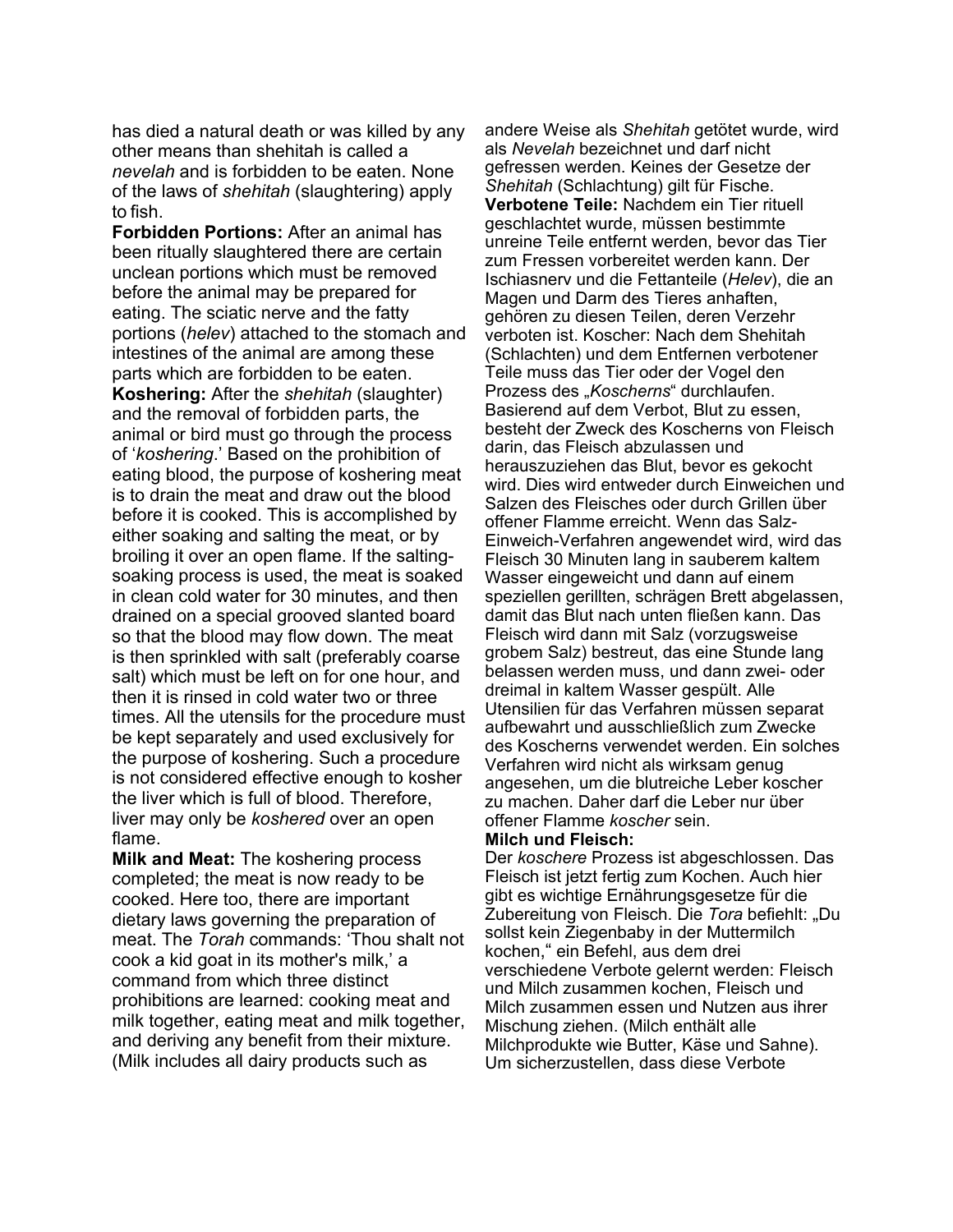butter, cheese and cream). In order to ensure that these prohibitions would be properly observed, the rabbis ordained that separate cooking utensils, dishes and cutlery be used for dairy and meat respectively. These must be washed separately and stored separately. According to the *Talmud*, one may not eat milk after meat in the same meal. From this prohibition, various customs about the waiting interval between meat and milk arose in different Jewish communities. The Eastern European Jews observe an interval of six hours between meat and milk, while Western Europeans wait three hours, and the Sephardim and the Dutch one hour. The necessity of a waiting interval between meat and milk is explained by the fact that meat takes longer to digest and has a tendency to become lodged between the teeth. However, owing to the fact that milk products are digested quickly, it is permissible to eat meat directly after dairy, provided the mouth is rinsed thoroughly first. After hard cheese, though, it is customary to wait a longer period, since hard cheese takes longer to digest. Imitation 'milk' derived from coconuts and soybeans may be used with meat. Fruit, vegetables, eggs and fish are all 'neutral' (*parve*) foods which may be eaten with milk or meat dishes.

**Mixtures:** If meat becomes mixed with dairy or if a forbidden food becomes mixed with a permitted food the ruling is as follows: If the quantity of the forbidden food is 1/60 or more of the mixture, it has 'contaminated' the permitted food and the whole mixture is therefore forbidden. If the quantity of forbidden food is less than 1/60, the mixture is permitted provided that the forbidden food was not added intentionally for the purpose of affecting the taste. Many packaged foods sold on the market today contain such forbidden mixtures and therefore are not kosher. Among these are cookies, cakes and bread which contain animal fats. In accordance with the prohibition of forbidden

ordnungsgemäß eingehalten werden, ordneten die Rabbiner an, dass getrennte Kochutensilien, Geschirr und Besteck für Milchprodukte bzw. Fleisch verwendet werden. Diese müssen separat gewaschen und separat gelagert werden. Nach dem *Talmud* darf man nach dem Fleisch in derselben Mahlzeit keine Milch mehr essen. Aus diesem Verbot ergaben sich in verschiedenen jüdischen Gemeinden verschiedene Bräuche bezüglich des Wartezeitraums zwischen Fleisch und Milch. Die osteuropäischen Juden halten einen Abstand von sechs Stunden zwischen Fleisch und Milch ein, während die Westeuropäer drei Stunden und die *Sephardim* und die Holländer eine Stunde warten. Die Notwendigkeit einer Wartezeit zwischen Fleisch und Milch erklärt sich aus der Tatsache, dass die Verdauung von Fleisch länger dauert und dazu neigt, sich zwischen den Zähnen festzusetzen. Aufgrund der Tatsache, dass Milchprodukte schnell verdaut werden, ist es jedoch zulässig, Fleisch direkt nach der Molkerei zu essen, vorausgesetzt, der Mund wird zuerst gründlich gespült. Nach Hartkäse ist es jedoch üblich, länger zu warten, da die Verdauung von Hartkäse länger dauert. Nachahmung von Milch aus Kokosnüssen und Sojabohnen kann mit Fleisch verwendet werden. Obst, Gemüse, Eier und Fisch sind "neutrale" (*Parve*) Lebensmittel, die mit Milch-oder Fleischgerichten gegessen werden können." **Mischungen:** Wenn Fleisch mit Milchprodukten vermischt wird oder wenn ein verbotenes Lebensmittel mit einem zugelassenen Lebensmittel vermischt wird, lautet die Regelung: Wenn die Menge des verbotenen Lebensmittels 1/60 oder mehr der Mischung beträgt, hat es das zulässige Lebensmittel "kontaminiert" und die ganze Mischung ist daher verboten. Wenn die Menge an verbotenen Lebensmitteln weniger als 1/60 beträgt, ist die Mischung zulässig, sofern die verbotenen Lebensmittel nicht absichtlich hinzugefügt wurden, um den Geschmack zu beeinflussen. Viele verpackte Lebensmittel, die heute auf dem Markt verkauft werden, enthalten solche verbotenen Mischungen und sind daher nicht *koscher*. Dazu gehören Kekse, Kuchen und Brot, die tierische Fette enthalten. In Übereinstimmung mit dem Verbot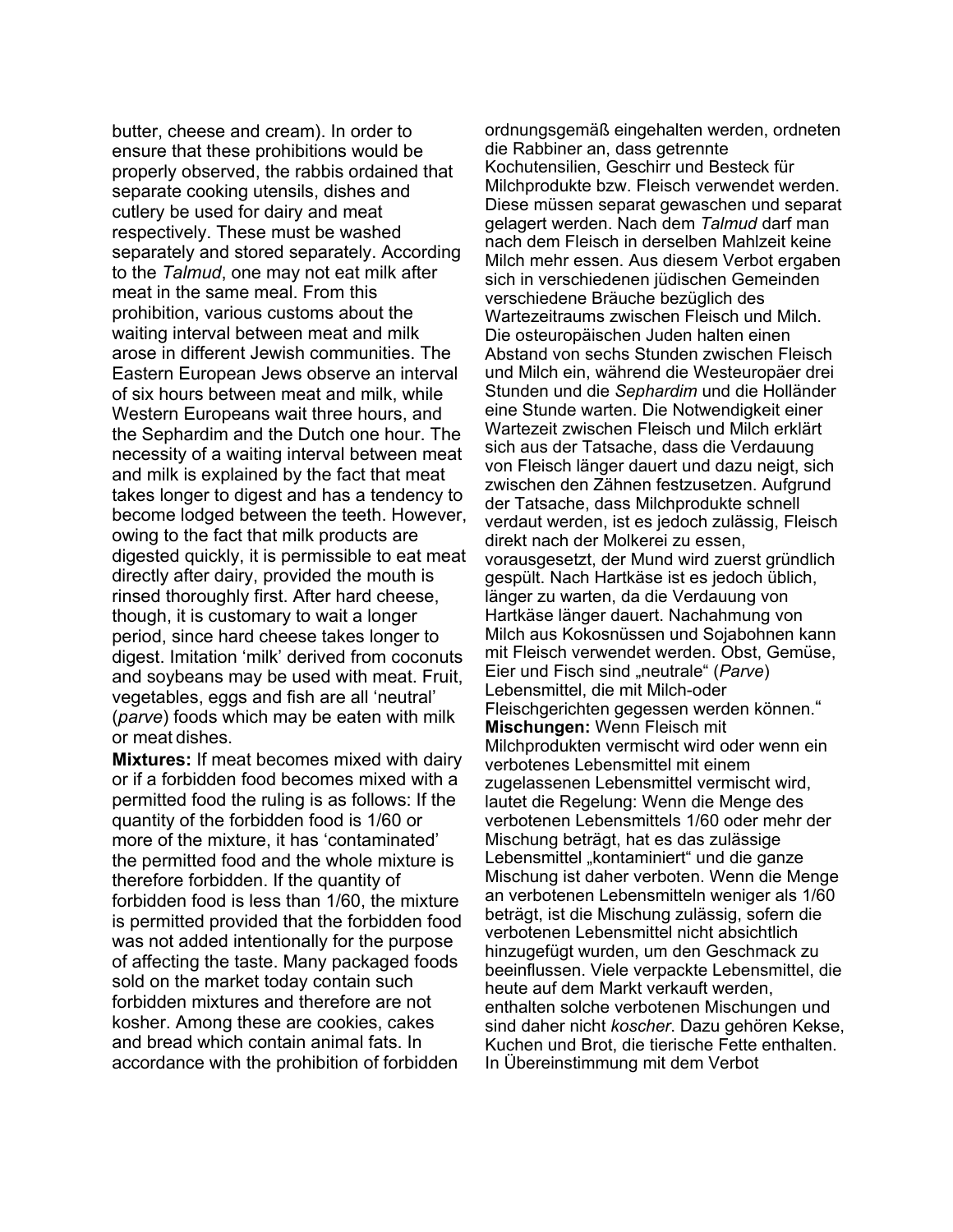mixtures, the precaution that the milk of an unclean animal should not become mixed with the milk of a clean animal gave rise to the Jewish custom of drinking *halav Yisrael*, milk obtained and bottled under the supervision of a Jew. This ensures that no forbidden substances will be added to the milk. However, in modern times, since state laws prohibit such mixtures and since 'unclean' milk is more expensive than 'clean' milk and would probably not be mixed, many authorities permit the use of milk which has not been supervised by Jews. Nevertheless, the very pious still observe the custom of using *halav Yisrael*." "The rabbis prohibited eating fish and meat together on the grounds that such a combination is unhealthy." **(Encyclopedia Judaica Jr.)**

#### **Who is my "Stone?"**

In Hebrew, a statement like, "the Book of Mormon is the keystone of our religion" conjures a picture of one of the stones in an arch angled to wedge the others in place. The center stone is equivalent to the center point. The center point in a chiasma is focusing on the Lord. Stones in a typical five stone Roman archway can be compared to the five "Standard Works (scriptures)" that Latter-day Saints use, the Old Testament, the New Testament, the Book of Mormon, the Doctrine and Covenants and the Pearl of Great Price. Every stone in the arch is necessary to have the advantage of the structure which holds a building in place as well as having the enjoyment of the beauty in something that holds itself together. How then can we connect the terms "cornerstone" and "capstone?" The Doctrine and Covenants are often called the "capstone" of the restoration in these "last days." It is interesting to note that the metaphor of a building was used in ancient times to denote the structure and stability of the Lord's organization in the all the days of the earth.

verbotener Gemische führte die Vorsichtsmaßnahme, dass die Milch eines unreinen Tieres nicht mit der Milch eines sauberen Tieres vermischt werden sollte, zum jüdischen Brauch, *Halav Yisrael* zu trinken, Milch, die unter der Aufsicht eines Juden gewonnen und abgefüllt wurde. Dies stellt sicher, dass der Milch keine verbotenen Substanzen zugesetzt werden. In der heutigen Zeit erlauben jedoch viele Behörden die Verwendung von Milch, die nicht von Juden überwacht wurde, da die staatlichen Gesetze solche Gemische verbieten und "unreine" Milch teurer als "saubere" Milch ist und wahrscheinlich nicht gemischt werden würde. Trotzdem halten die Frommen immer noch den Brauch ein, Halav Yisrael zu benutzen." "Die Rabbiner haben es verboten, Fisch und Fleisch zusammen zu essen, weil eine solche Kombination ungesund ist." **(Enzyklopädie Judaica Jr.)**

#### **Wer ist mein "Stein"?**

Auf Hebräisch zaubert eine Aussage wie "Das Buch Mormon ist der Grundstein unserer Religion" ein Bild von einem der Steine in einem Bogen, der abgewinkelt ist, um die anderen an Ort und Stelle zu keilen. Der Mittelstein entspricht dem Mittelpunkt. Der Mittelpunkt eines Chiasmas liegt auf dem Herrn. Steine in einem typischen römischen Torbogen aus fünf Steinen können mit den fünf "Standardwerken (Schriften)" verglichen werden, die die Heiligen der Letzten Tage verwenden, dem Alten Testament, dem Neuen Testament, dem Buch Mormon, der Lehre und Bündnisse und der Perle des Großen Preis. Jeder Stein im Bogen ist notwendig, um den Vorteil der Struktur zu haben, die ein Gebäude an Ort und Stelle hält, und um die Schönheit in etwas zu genießen, das sich zusammenhält. Wie können wir dann die Begriffe "Eckstein" und "Schlussstein" verbinden? Die Lehre und die Bündnisse werden in diesen "letzten Tagen" oft als "Schlussstein" der Wiederherstellung bezeichnet. Es ist interessant festzustellen, dass die Metapher eines Gebäudes in der Antike verwendet wurde, um die Struktur und Stabilität der Organisation des Herrn in allen Tagen der Erde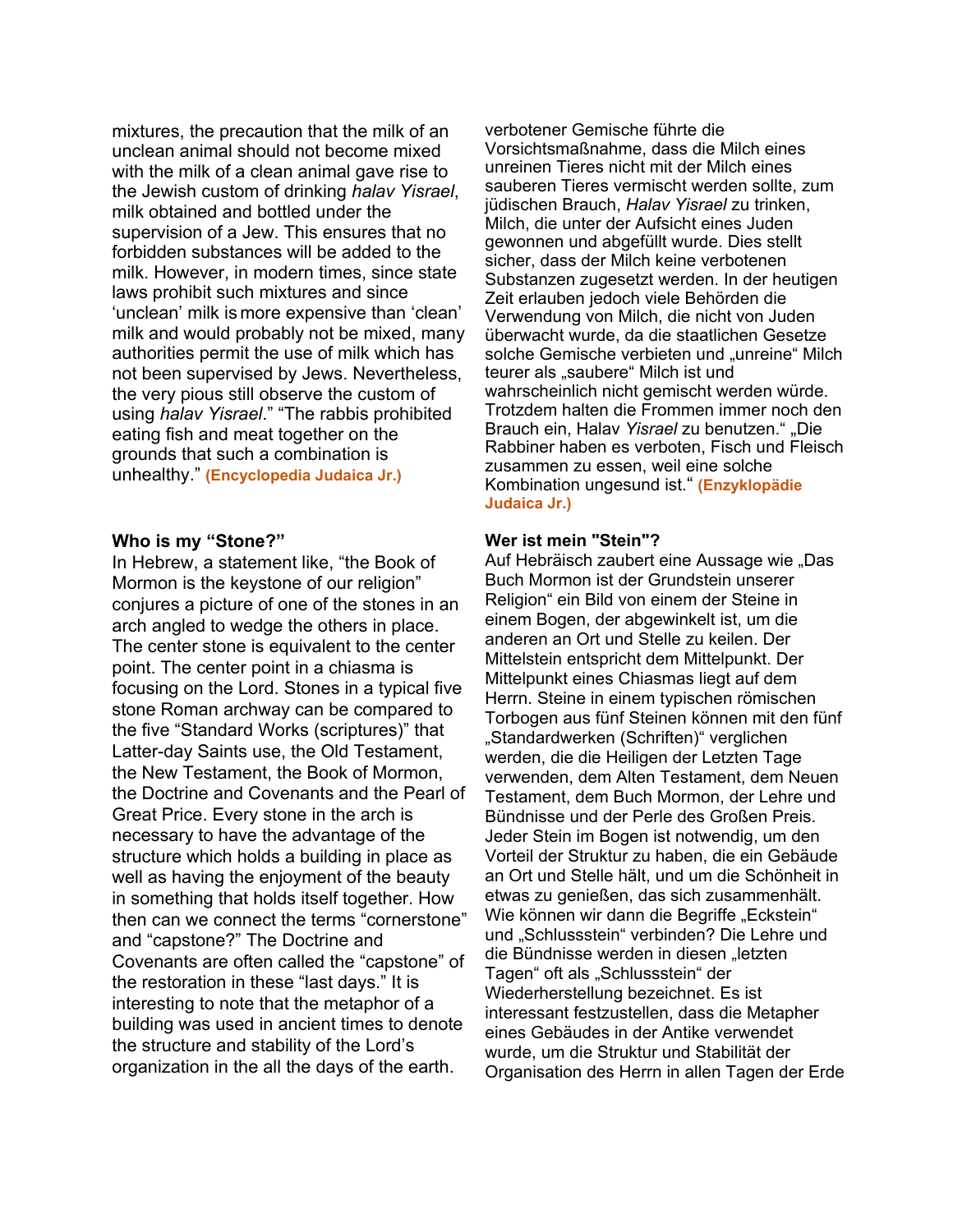"The stone which the builders refused is become the head stone of the corner." **(Psalm 118:22)** Think of an Eastern building in Egypt and other countries, where the only chief cornerstone is the top of a pyramid. Realizing that the Twelve Apostles are the foundation representing the Lord, look how true religion is described: "Therefore thus saith the Lord GOD, Behold, I lay in Zion for a foundation a stone, a tried stone, a precious corner stone, a sure foundation: he that believeth shall not make haste." **(Isaiah 28:16)** "Jesus saith unto them, Did ye never read in the scriptures, The stone which the builders rejected, the same is become the head of the corner: this is the Lord's doing, and it is marvellous in our eyes?" **(Matthew 21:42)** "Now therefore ye are no more strangers and foreigners, but fellow citizens with the saints, and of the household of God; And are built upon the foundation of the apostles and prophets, Jesus Christ himself being the chief corner stone; In whom all the building fitly framed together groweth unto an holy temple in the Lord: In whom ye also are builded together for an habitation of God through the Spirit." **(Ephesians 2:19-22)** Therefore, picture an eastern building style, a pyramid. Its chief cornerstone is the capstone. It can be removed, and the building is still "fitly framed." A United States. one dollar bill has that image with the top, cap or chief cornerstone shown with rays beaming forth from an all-seeing eye. The pyramid also has twelve blocks as its foundation.

## **How does the image of true religion carry over to the family?**

As the children start their own family, the parents are "removed" from their former role yet still maintain a spiritual influence through their previous teaching and subsequent prayers and spiritual influence on their children. The unity of the family could be

zu bezeichnen. "Der Stein, den die Bauleute verwarfen, er ist zum Eckstein geworden." **(Psalm 118: 22)** Denken Sie an ein östliches Gebäude in Ägypten und anderen Ländern, in dem der einzige Hauptgrundstein die Spitze einer Pyramide ist. Als wir erkennen, dass die Zwölf Apostel das Fundament sind, das den Herrn repräsentiert, schauen Sie, wie die wahre Religion beschrieben wird: "Darum - so spricht Gott, der Herr: Seht her, ich lege einen Grundstein in Zion, einen harten und kostbaren Eckstein, ein Fundament, das sicher und fest ist: Wer glaubt, der braucht nicht zu fliehen" **(Jesaja 28:16)** "Und Jesus sagte zu ihnen: Habt ihr nie in der Schrift gelesen: *Der Stein, den die Bauleute verworfen haben, er ist zum Eckstein geworden; das hat der Herr vollbracht, vor unseren Augen geschah dieses Wunder*?" **(Matthäus 21:42)** "Ihr seid also jetzt nicht mehr Fremde ohne Bürgerrecht, sondern Mitbürger der Heiligen und Hausgenossen Gottes. Ihr seid auf das Fundament der Apostel und Propheten gebaut; der Schlussstein ist Christus Jesus selbst. Durch ihn wird der ganze Bau zusammengehalten und wächst zu einem heiligen Tempel im Herrn. Durch ihn werdet auch ihr im Geist zu einer Wohnung Gottes erbaut." **(Epheser 2: 19-22)** Stellen Sie sich daher einen östlichen Baustil vor, eine Pyramide. Sein Hauptgrundstein ist der Deckstein. Es kann entfernt werden und das Gebäude ist immer noch "passend gerahmt". Ein US-Dollar-Schein hat dieses Bild mit der Oberseite, der Kappe oder dem Hauptgrundstein, die mit Strahlen gezeigt werden, die von einem allsehenden Auge ausgehen. Die Pyramide hat auch zwölf Blöcke als Fundament.

### **Wie überträgt sich das Bild der wahren Religion auf die Familie?**

Wenn die Kinder ihre eigene Familie gründen, werden die Eltern von ihrer früheren Rolle "entfernt" und behalten dennoch durch ihre früheren Lehren und nachfolgenden Gebete und ihren spirituellen Einfluss auf ihre Kinder einen spirituellen Einfluss. Die Einheit der Familie könnte als "passend gerahmt"